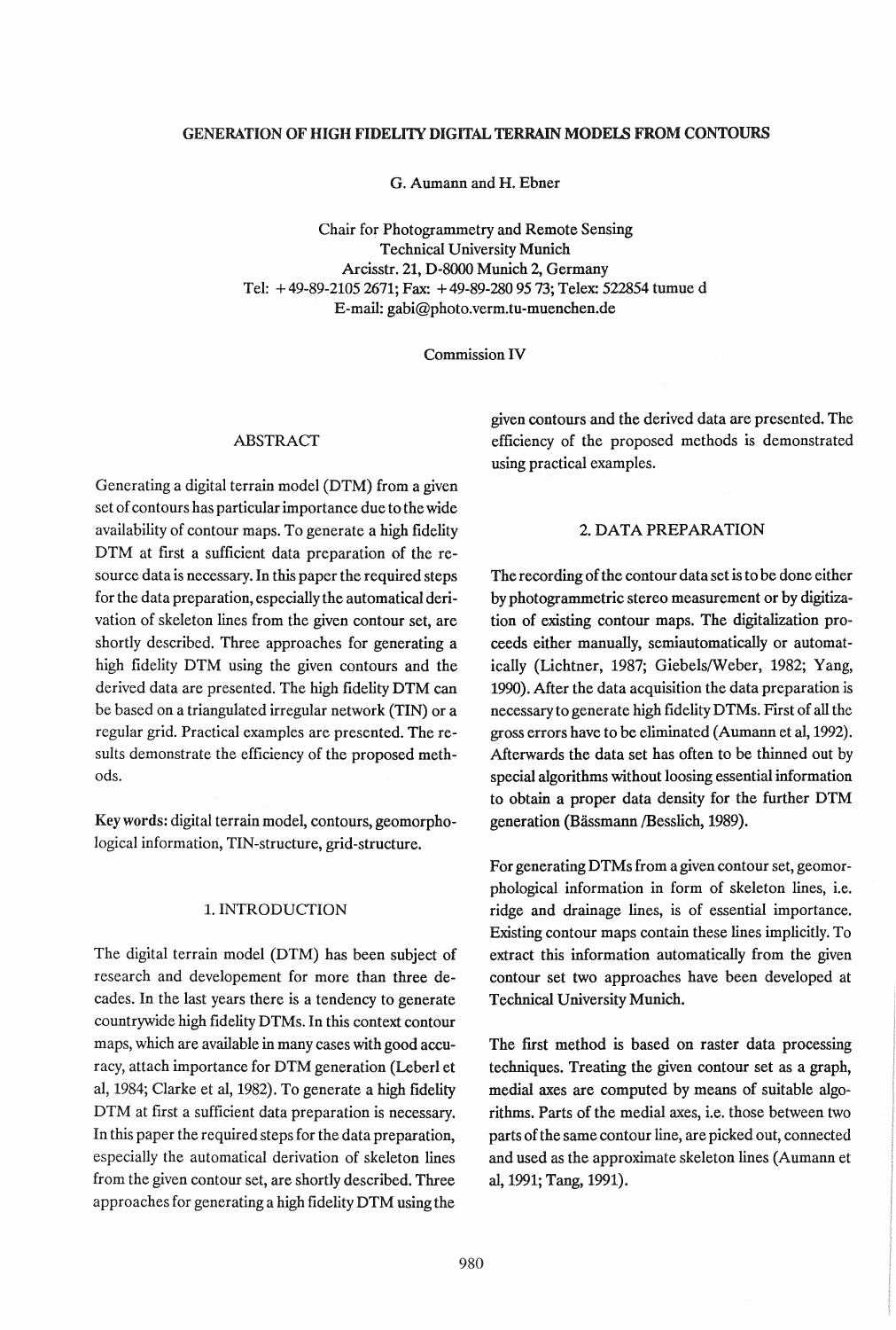The second method is a vector- based approach, which will be summarized shortly in the following. A more detailed presentation is given in (Aumann et al, 1991).

The automatic derivation of skeleton lines from a given contour set is based on the use of aspect information. At each contour line point aspect information, e.g. the direction of the slope line, can be calculated as the unit vector of the bisector of the angle formed by two adjacent polygon sections. For calculating the aspect vectors in the area between two contour lines an interpolation is necessary. In our case a triangulated irregular network (TIN) is used for interpolation. This means that all contour line points are triangulated by a proper triangulation method e.g. a constrained Delaunay triangulation (Reinhardt, 1990). With the help of the aspect information slope lines can be calculated.

The computation of skeleton lines is restricted to areas, where they most probably occur. These areas show up in the TIN in the form of horizontal triangles (fig. 1). In these areas a skeleton line is found as the slope line of minimum slope and thus as the longest one among the slope lines in the surrounding. In fig. 2 the automatically derived skeleton lines are shown as thin lines.



Fig. 1: Contour lines ( thick lines) and the resulting TIN. The grey areas represent horizontal triangles.

A lot of tests of the approach using practical data have shown, that the method is robust. The treatement of big areas is possible by partitioning the whole area. Problems in the border regions can be avoided by choosing suitable overlaps.



Fig. 2: Contour lines with automatically derived skeleton lines (thin lines).

### 3. DTM-GENERATION

When generating a DTM from a given set of contours, undesirable artificial terraces usually appear along ridges and valleys, e.g. in the areas,which show up in the TIN in the form of horizontal triangles (see fig.1).

To avoid these problems the skeleton lines derived from the contours have to be used as additional information in the DTM generation.

There are different concepts for DTM generation, leading to a TIN-DTM, a grid-DTM or a hybrid grid/TIN-DTM (Ebner, 1991). In the following three approaches for generating a high fidelity DTM are presented.

# 3.1 TIN - DTM

To generate a DTM based on a TIN-structure, the contour line points must be triangulated by a proper method e.g. a constrained Delaunay triangulation. To generate a high fidelity TIN-DTM the skeleton lines have to be considered, too. The result of the TIN - based DTM can be illustrated by the contours derived from the DTM (see fig. 3). The derived contours include the original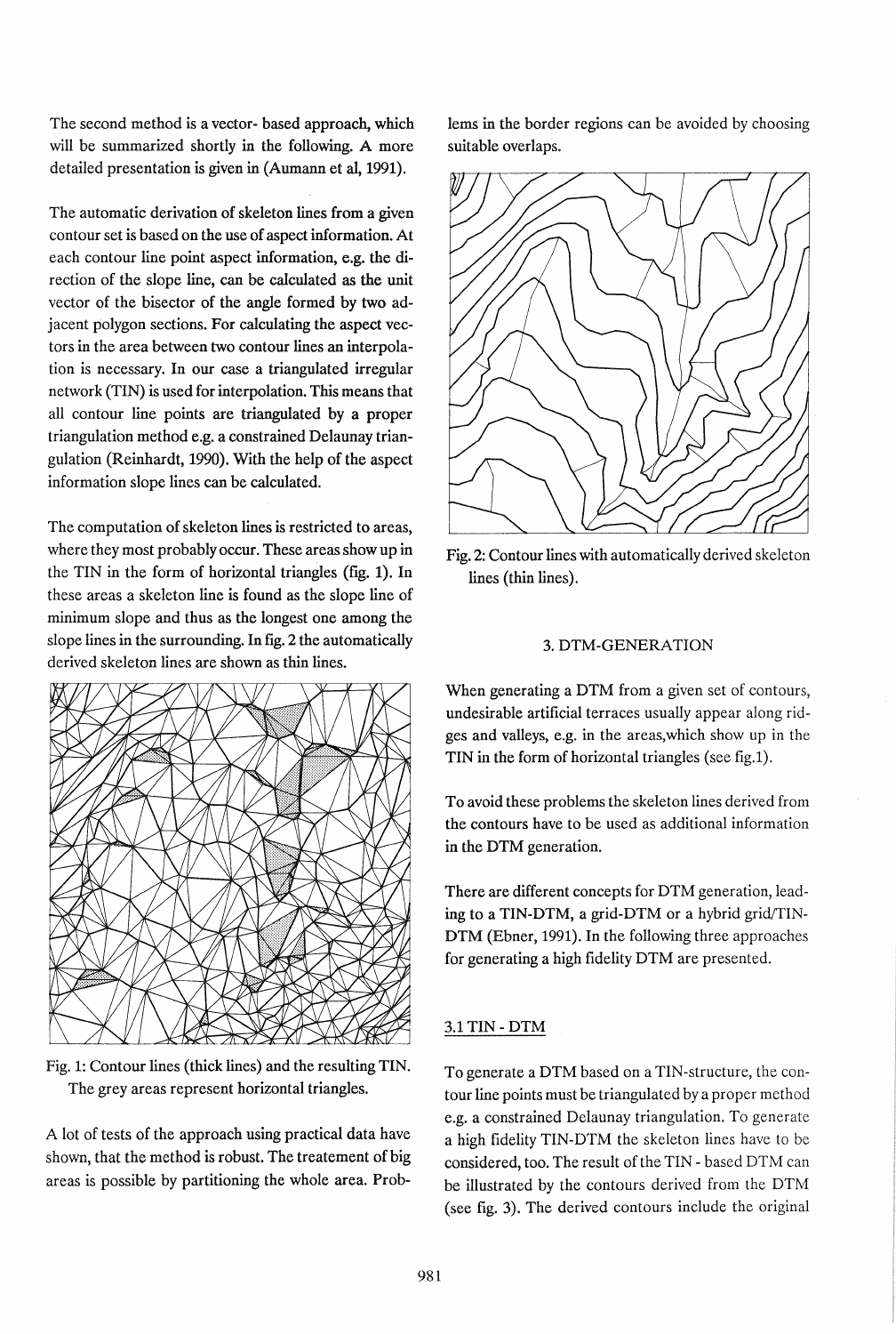ones exactly. The high quality of the surface description is represented by the intermediate contours (thin lines in fig.3). Artificial terraces are avoided completely. Moreover, irregularly distributed contour lines do not cause any problems. The shaded relief representation shown in fig. 4 demonstrates, that the TIN-DTM is of high fidelity but not smoothed.

The data organisation of a TIN based DTM is rather complicated, especially if countrywide DTMs have to be generated.



Fig. 3: Contour lines derived from a TIN-DTM. The thin lines represent the intermediate contours.



Fig. 4: Shaded relief representation derived from a TIN-DTM.

## 3.2 "Simple" grid-DTM

An essential advantage of a grid-DTM in contrast to a TIN-DTM is the simple data organisation, especially for large DTMs. The grid-DTM is well suited for data management within a data base and allows for quick data access.

To combine the advantages of both the TIN-DTM and the grid-DTM, a "simple" grid-DTM is generated by interpolating the DTM grid points directly from the TIN. The contour lines derived from such a "simple" grid-DTM are shown in fig. 5. They are nearly the same as the ones, derived from the TIN-DTM (fig. 3). The "simple" grid-DTM allows the reconstruction of the original contours nearly exactly. Artificial terraces are avoided and problems because of irregularly distributed reference data do not occur. The TIN, which is needed for the interpolation, can be calculated in subareas with suitable overlaps.



Fig. 5: Contour lines derived from a "simple" grid-DTM. The thin lines represent the intermediate contours.

# 3.3 Smoothed grid-DTM

Generating a smoothed grid-DTM by means of finite elements has proven to be very suitable (Ebner/ReiB, 1978; ReiB, 1986). A high fidelity smoothed DTM can be generated, if the contours and the additional skeleton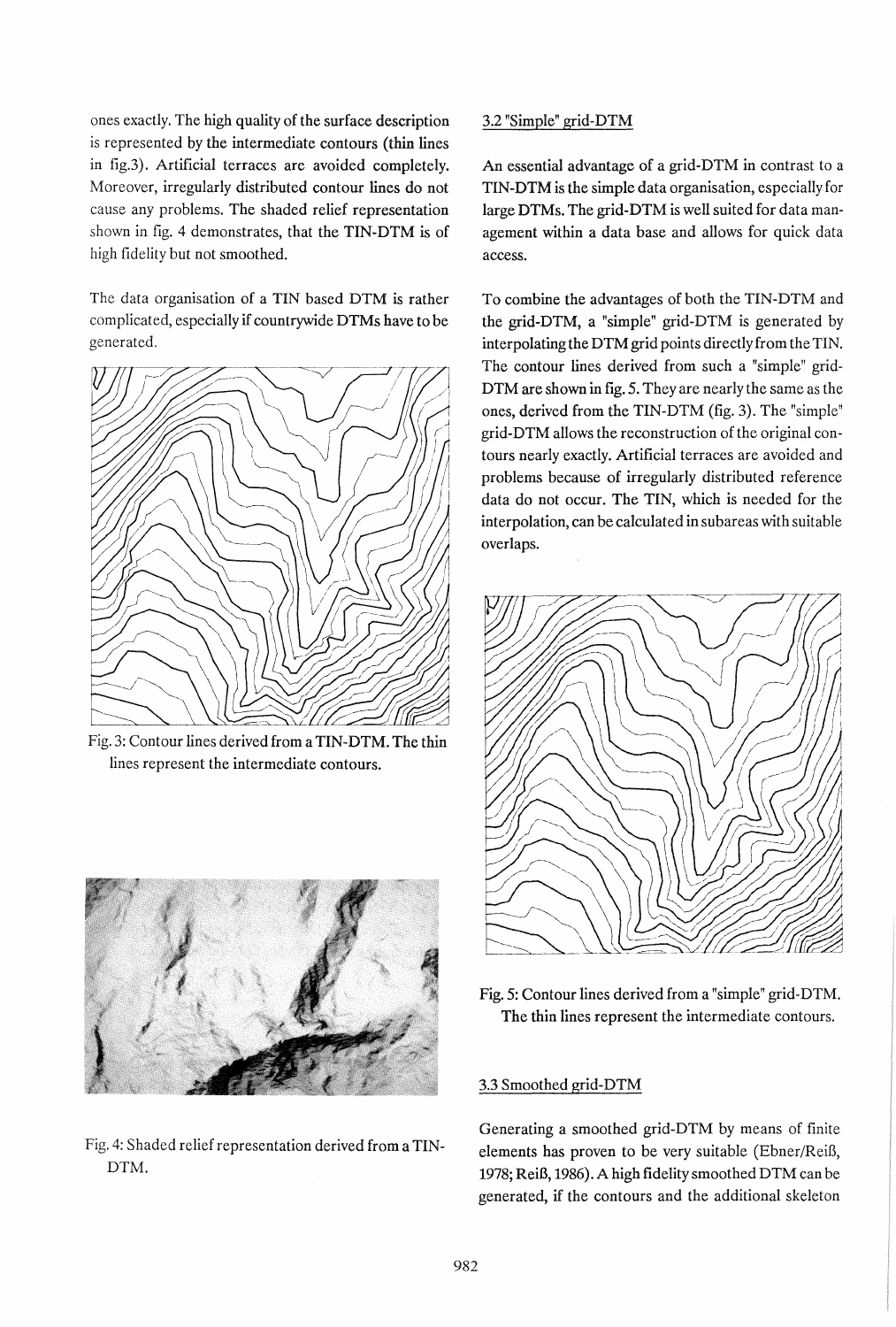

Fig. 6a: Shaded relief representation derived from a smoothed "simple" grid-DTM.

lines are used. A hybrid grid/TIN data structure mentioned above is not necessary in this case. To avoid problems caused by irregularly distributed contour lines, grid points, interpolated from the "simple" grid-DTM, can be used as additional reference data (Aumann et aI, 1992).

To minimize the effort for DTM generation, a direct smoothing of the "simple" grid-DTM with the method of finite elements was investigated. The smoothed "simple" grid-DTM and the smoothed grid-DTM are illustrated by shaded relief representations in fig. 6. As one can see, both methods lead to similar results. Therefore, the smoothed "simple" grid-DTM can be considered as an attractive alternative.

## 4. CONCLUSION

The skeleton lines, derived automatically by the method shown in chapter 2, supply the additional geomorphological information for DTM generation. All three methods shown in chapter 3 are able to generate a high fidellty DTM. The requirement to generate countrywide DTMs leads to the conclusion that the TIN-DTM (chapter 3.1) is less usefull than the grid-DTM because of the complicated data structure. The "simple" grid-DTM (chapter 3.2) is generated by interpolating the DTM grid points directly from the TIN. Therefore, the quality is compareable with the one of the TIN-DTM. Using the method of finite elements, either a smoothed grid-DTM or a smoothed "simple" grid-DTM (chapter 3.3) can be generated.



Fig. 6b: Shaded relief representation derived from a smoothed grid-DTM.

Finally, fig. 7 shows the contour lines derived from a smoothed "simple" grid-DTM. The intermediate contour lines (thin lines) again demonstrate the high quality of the surface description. The example (2,5km\*1,5km) was calculated automatically and no interactive work was needed.

#### REFERENCES

- Aumann G., Ebner, H., Tang, L., 1991: Automatic derivation of skeleton lines from digitized contours. ISPRS Journal of Photogrammetry and Remote Sensing, 46, 259-268.
- Aumann, G., Eder, K., Pfannenstein, A., Würländer, R., 1992: Primary data Analysis and Preparation for DTM Generation. In preparation for XVII ISPRS Congress, Washington.
- Bassmann, H., Besslich, Ph.W., 1989: Konturorientierte Verfahren in der digitalen Bildverarbeitung. Springer-Verlag Berlin Heidelberg, New York London Paris Tokyo.
- Clarke, A.L., Griin, A., Loon, J.C., 1982: The Application of Contour Data for Generating High Fidelity Grid Digital Elevation Models. Proceedings Auto-Carto 5, 213-222.
- Ebner, H., ReiB, P., 1978: Height interpolation by the Method of Finite Elements. Nachrichten aus dem Karten- und Vermessungswesen. Reihe II, Heft 36, 79-94.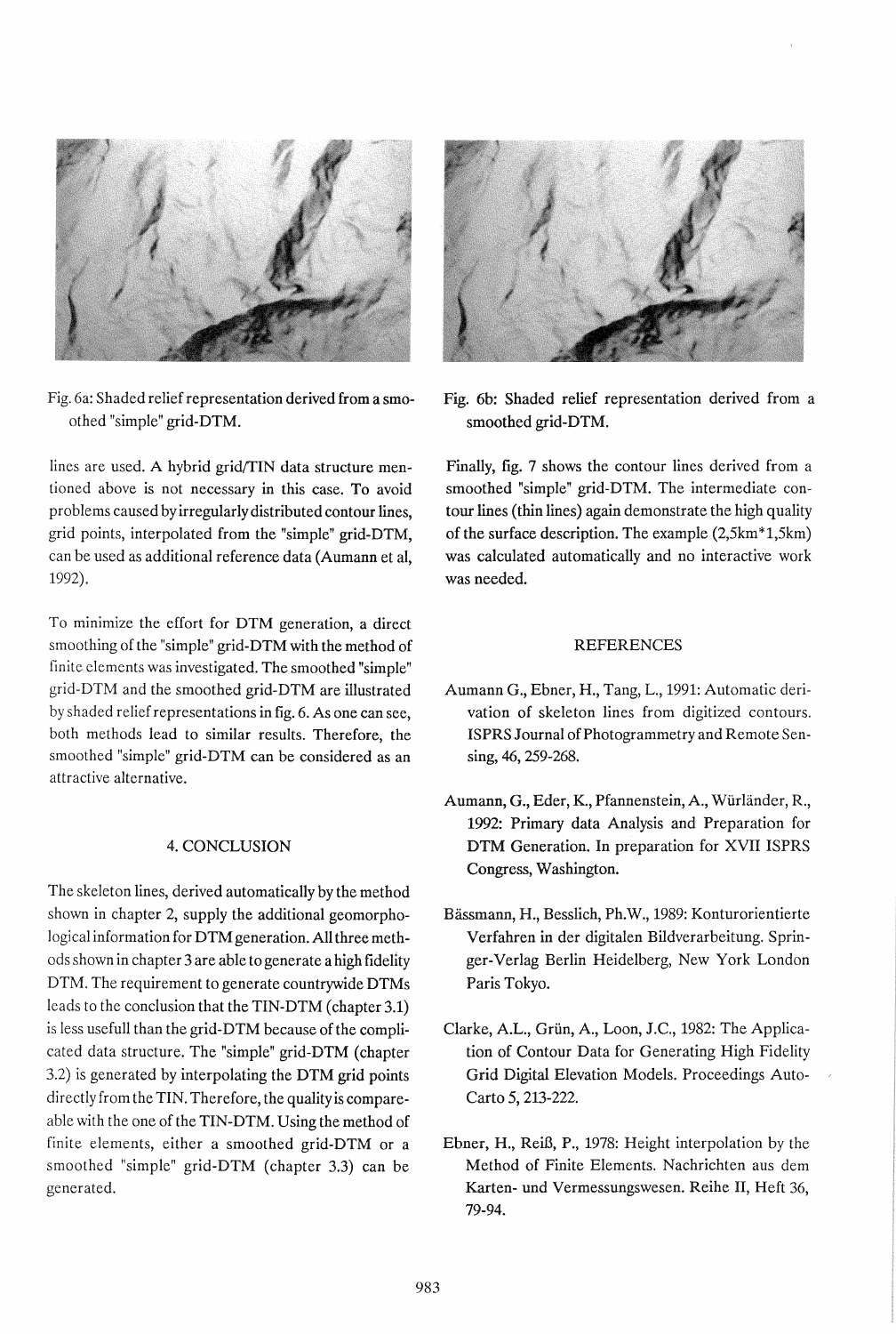

Fig. 7: Contour lines derived from a smoothed "simple" grid-DTM. The thin lines represent intermediate contours.